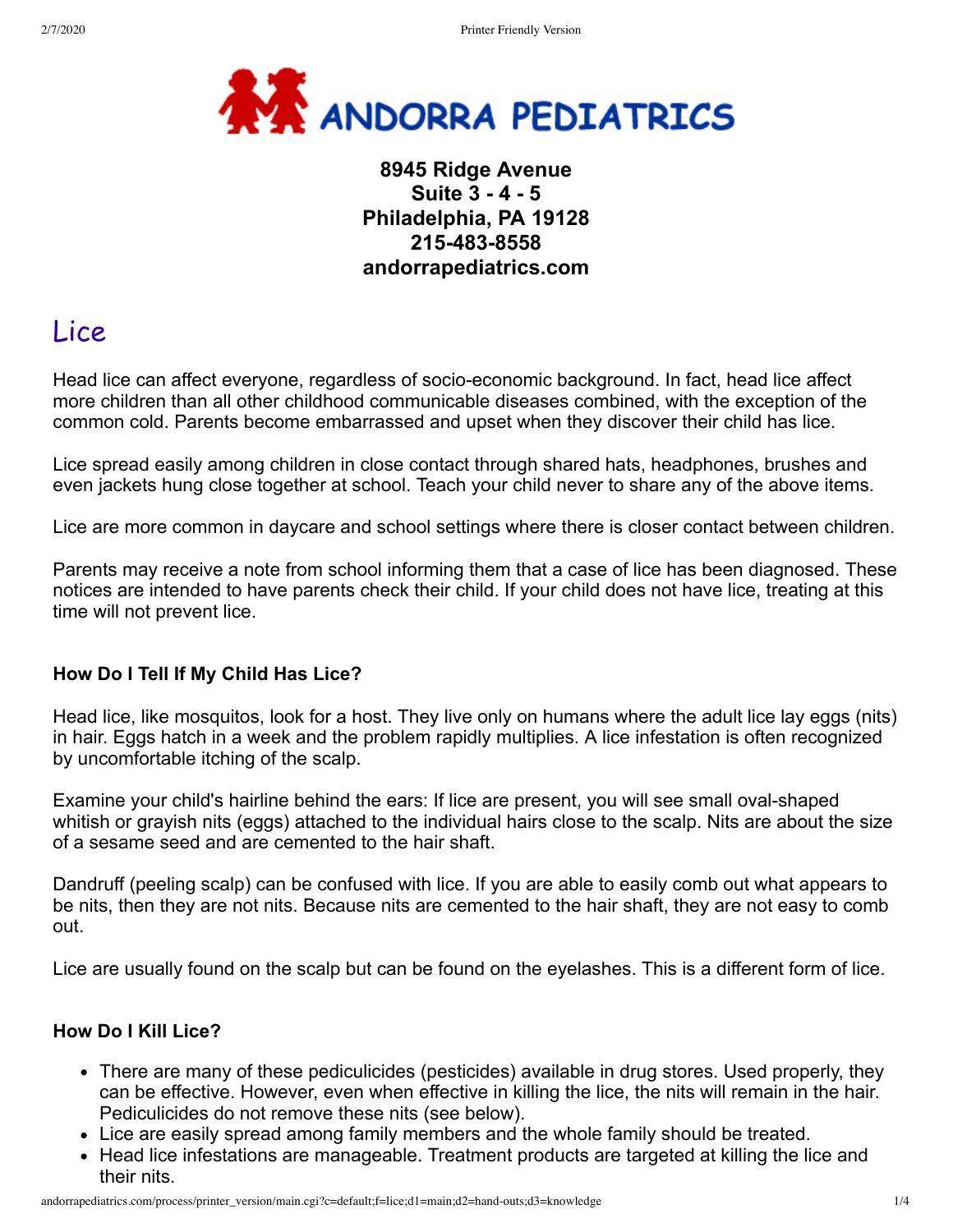- Underclothes and bedding should be cleaned in hot water.
- Dry cleaning will destroy all nits and lice.
- Use a hot iron to press wool clothing be sure to iron the seams.
- Clothing that cannot be cleaned, can be placed in a sealed plastic bag for 3-5 days. Lice cannot live off the human body and will die in the bag.

### **How Do I Tell Old Nits From New Nits?**

- As eggs (nits) are laid, they will be found very close to the scalp (less than 1/8 inch).
- As the hair shaft grows, dead nits will remain at the same spot on the hair shaft, but will now be seen further out on the hair shaft.
- As the hair shaft continues to grow over the next 7 days, the nit will be found even further out on the hair shaft and will be easier to comb out.

## **Shampoos and Lotions Used To Treat Lice**

#### **Nix Creme Rinse (over the counter)**

- Do not use a cream rinse before using Nix. This coats hair and prevents Nix from working as effectively.
- Wash hair with regular shampoo, rinse, and towel dry.
- Apply enough Nix to saturate hair and scalp (1-2 oz).
- Leave on scalp for 10 minutes and rinse with water.
- Can be repeated in one week.

#### **RID or R&C Shampoo (over the counter)**

- Just as effective.
- Apply undiluted to hair and scalp.
- Leave on for 10 minutes only.
- Wash thoroughly with warm water and then shampoo.
- 2 ounces needed for each person.

#### **Kwell**

Kwell is a lindane product that has been used for years in the treatment of head lice. It is absorbed through the scalp into the brain and can cause damage to your child's nervous system. Because the other available products are as effective in treating head lice, most pediatricians will no longer use Kwell as a first line treatment. Kwell is only available as a prescription. When it is used, you should follow the directions and only apply one time.

#### **Ovide (malathion)**

Ovide lotion 0.5%, is now available by prescription for treatment of resistant head lice. It has an excellent safety profile and high cure rate.

Instructions for use: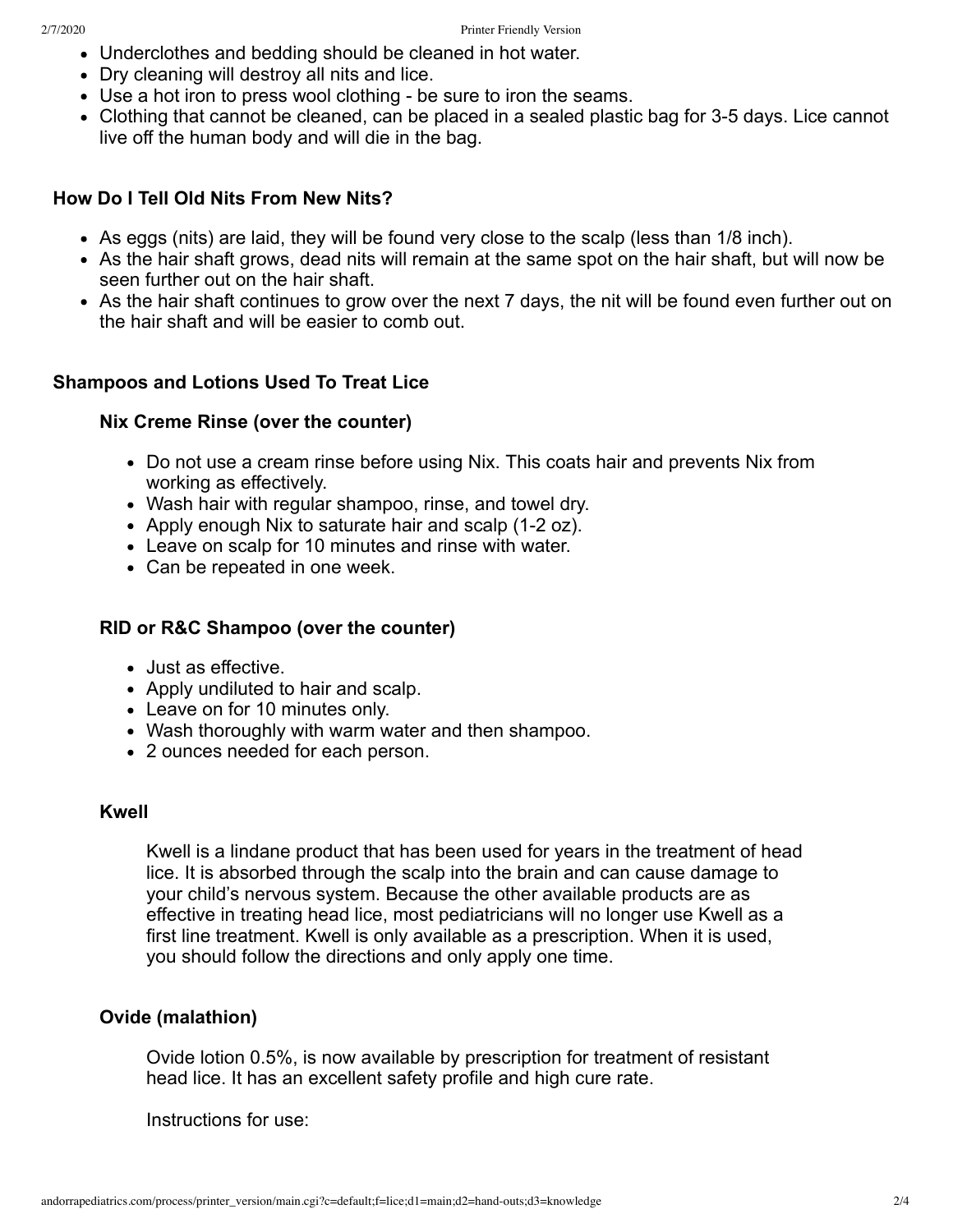- 1. Apply Ovide lotion on DRY hair in an amount just sufficient to thoroughly wet the hair and scalp. Pay particular attention to the back of the head and neck while applying Ovide lotion. Wash your hands after applying Ovide lotion.
- 2. Allow hair to dry naturally and keep hair uncovered.
- 3. Do not use a hair dryer!
- 4. Shampoo the hair after 8-12 hours.
- 5. Rinse and use a fine-toothed nit comb to remove dead lice and eggs.
- 6. If lice are present after 7-9 days, repeat with a second application of Ovide lotion.
- 7. It is available in 2 ounce bottles.
- 8. Ovide lotion is flammable. Keep away from heat and open flame (lighters).

#### **Mayonnaise: Can It Be Used To Treat Lice?**

Mayonnaise works by smothering the lice. You must use regular mayonnaise, not fat-free. Work into your child's scalp, cover with a shower cap, and leave on for 8 hours (overnight). You may need to repeat this several days in a row.

In most cases, the above treatments will kill the nits. After washing hair, the nits may still be present even though they are dead. As the hair shaft grows over the next week, the nit will be found further from the scalp. If the nits are found close to the scalp (I /8 in.) 7 days later, then these are probably new nits.

If you feel that the lice are still present after 7 days from the first treatment, another treatment can be applied, except if using Kwell. It takes about 7 days for any live nits to hatch.

It is not necessary for us to see a child with lice, unless treatment has been unsuccessful. If you are upset or unsure of whether Iice are really present, call our office and we would be happy to see your child.

#### **Why Is It Necessary To Get Rid Of All The Nits?**

Since it is not possible to tell which child has been treated for lice, schools usually want children to be nit-free in order for children to return to class. Most nit combs are only marginally effective.

Nits can be identified best on the crown of the head and by the hairline behind the ears and at the nape of the neck. Use of a magnifying glass makes it easier to see the nits. Nit removal by hand- called "nit-picking"--can take hours and cause hair-pulling anxiety.

#### **How Do I Get The Nits Out Of My Child's Hair?**

- Use a fine tooth comb or tweezer. Special nit combs are available.
- White vinegar helps loosen the glue that is holding the nits on the hair shafts.
- Dip the comb in vinegar and comb nits out one at a time.
- Vinegar can also be placed directly on hair.

Clear is a cleansing concentrate that helps to eliminate the nit-picking chore. Clear contains enzymes that safely loosen the tough bond between nit and hair shaft. The cleansing concentrate also helps to eliminate the unwanted residue left on the hair from pesticide products.